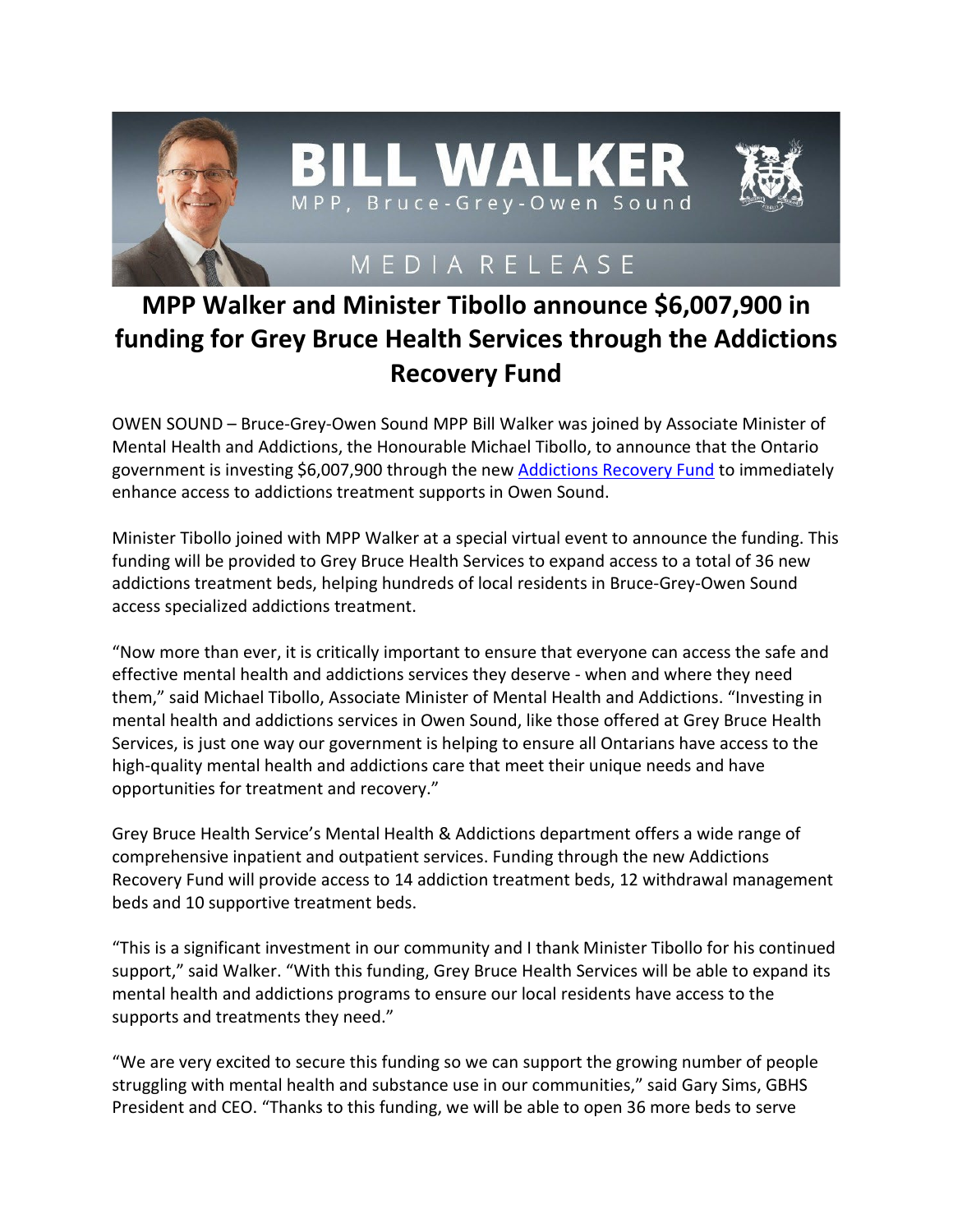people with complex mental health and addictions needs, bringing the total to 45. This will be the largest expansion of mental health services that we've had in this region for decades."

Studies have shown that opioid-related deaths surged by 79 per cent during the first two waves of the pandemic, with rates being three times higher in Northern Ontario. To meet the demand for treatment, the new Addictions Recovery Fund will support almost 400 new addictions treatment beds across the province, helping to stabilize and provide care for approximately 7,000 clients per year. This includes clients in northern, rural and Indigenous communities. Addictions Recovery Fund investments in other addictions services and supports across the province include:

- Eight new Youth Wellness Hubs offering developmentally tailored primary care and mental health and addictions treatment for youth ages 12 to 25;
- Two new Mobile Mental Health Clinics to provide a full suite of mental health and addictions services directly to individuals living in remote, rural and underserved communities;
- Three new police-partnered Mobile Crisis Response Teams to support individuals in a mental health or addictions crisis;
- Support for Indigenous-led land-based healing services; and
- Additional community supports including day/evening intensive treatment, mild to moderate intensive treatment, and after-care programs.

"Every year, more than one million people in Ontario experience a mental health or addictions challenge," said Christine Elliott, Deputy Premier and Minister of Health. "That's why our government is continuing to fulfill our commitment of making mental health and addictions a priority by investing in targeted addictions services."

## **QUICK FACTS**

- The \$90 million Addictions Recovery Fund complements, but is separate from, the \$175 million [Roadmap to Wellness](https://www.ontario.ca/page/roadmap-wellness-plan-build-ontarios-mental-health-and-addictions-system) investment announced in the 2021 Budget, and is being invested over three years. Investments of \$7.2 million are being made in 2021-22, and \$41.39 million in each of 2022-23 and 2023-24.
- As part of Budget 2021, Ontario is investing [\\$32.7 million in new annualized funding](https://news.ontario.ca/en/release/1000477/ontario-expanding-support-for-addictions-treatment-throughout-the-province) for targeted addictions services and supports, including treatment for opioid addictions. This funding is part of the government's commitment to invest \$3.8 billion over 10 years to implement Roadmap to Wellness, Ontario's comprehensive plan to build a modern, connected, and high-quality mental health and addictions system centred around the needs of individuals and their families.
- As part of this \$32.7 million investment in annualized funding, the Ontario government committed \$18.8 million towards bed-based addictions services for adults and youth who need intensive supports. This investment included \$7.85 million for a total of 90 new treatment beds determined through an Ontario Health-led provincial call for applications in summer/fall 2021.